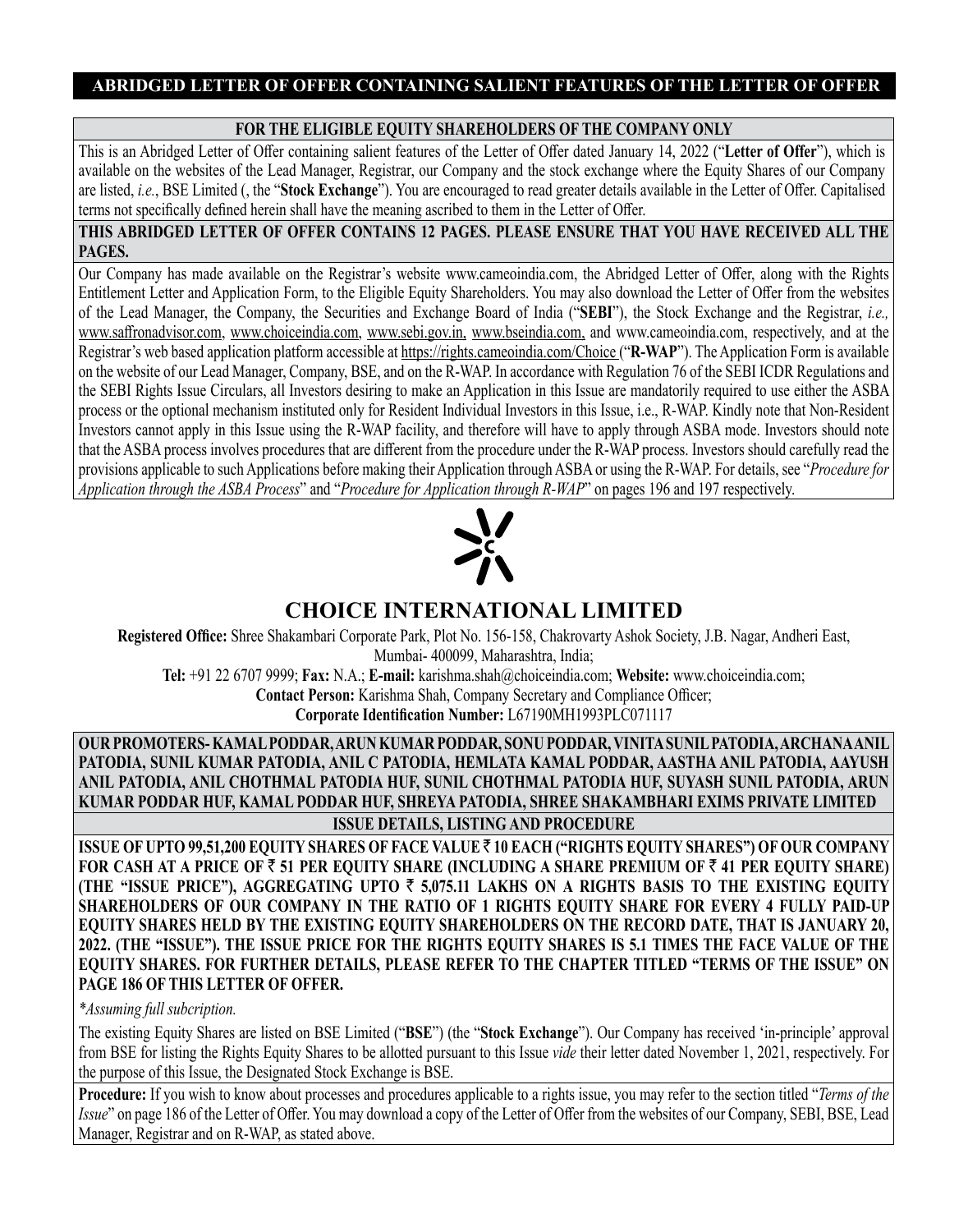### **ELIGIBILITY FOR THE ISSUE**

Our Company is a listed company, incorporated under Companies Act, 1956. The Equity Shares of our Company are presently listed on BSE. We are eligible to undertake the Issue in terms of Chapter III of the SEBI ICDR Regulations. Pursuant to Clauses (1) of Part B of Schedule VI to the SEBI ICDR Regulations, our Company is required to make disclosures in accordance with Part B of Schedule VI to the SEBI ICDR Regulations.

#### **MINIMUM SUBSCRIPTION**

Mr. Kamal Poddar, our Promoter, on behalf of the Promoter and Promoter Group has, vide letter (the "Subscription Letter") informed us that the Promoter and Promoter Group shall not subscribe to their entitlements arising out of the proposed Rights Issue and may renounce them in the favour of third parties. Therefore, the non-applicability of minimum subscription criteria provided in regulation 86(1)(b) of the SEBI ICDR Regulations is not met. **Minimum subscription is thus applicable for the proposed Rights Issue.** Pursuant to regulation 86(2) of the SEBI ICDR Regulations in case of non-receipt of minimum subscription, all application monies received shall be refunded to the applicants forthwith, but not later than fifteen days from the closure of the Rights Issue.

| <b>INDICATIVE TIMETABLE</b>                       |  |                                                                                                         |                   |
|---------------------------------------------------|--|---------------------------------------------------------------------------------------------------------|-------------------|
| <b>Issue Opening Date</b>                         |  | February 1, 2022   Date of Allotment/ Initiation of Refunds (on or about)  February 24, 2022            |                   |
| Last Date for On Market Renunciation <sup>#</sup> |  | February 10, 2022 Date of credit of Equity Shares to demat account of                                   | February 28, 2022 |
|                                                   |  | Allottees (on or about)                                                                                 |                   |
| <b>Issue Closing Date*</b>                        |  | February 15, 2022 Date of listing / Commencement of trading of Equity March 1, 2022                     |                   |
|                                                   |  | Finalising the basis of allotment with the February 24, 2022 Shares on the Stock Exchange (on or about) |                   |
| <b>Designated Stock Exchange (on or about)</b>    |  |                                                                                                         |                   |

*# Eligible Equity Shareholders are requested to ensure that renunciation through off-market transfer is completed in such a manner that the Rights Entitlements are credited to the demat account of the Renouncee on or prior to the Issue Closing Date.*

*\* Our Board or a duly authorized committee thereof will have the right to extend the Issue period as it may determine from time to time, provided that this Issue will not remain open in excess of 30 (thirty) days from the Issue Opening Date. Further, no withdrawal of Application shall be permitted by any Applicant after the Issue Closing Date.*

### **NOTICE TO INVESTORS**

*Our Company is undertaking this Issue on a rights basis to the Eligible Equity Shareholders and the Letter of Offer, the Abridged Letter of Offer, the Application Form, the Rights Entitlement Letter and other applicable Issue material (collectively, the "Issue Materials") will be sent/ dispatched only to the Eligible Equity Shareholders who have provided Indian address and who are located in jurisdictions where the offer and sale of the Rights Entitlement and the Rights Equity Shares are permitted under laws of such jurisdiction and does not result in and may not be construed as, a public offering in such jurisdictions. In case such Eligible Equity Shareholders have provided their valid e-mail address, the Issue Materials will be sent only to their valid e-mail address and in case such Eligible Equity Shareholders have not provided their e-mail address, then the Issue Materials will be dispatched, on a reasonable effort basis, to the Indian addresses provided by them. Those overseas shareholders who do not update our records with their Indian address or the address of their duly authorized representative in India, prior to the date on which we propose to dispatch the Issue Materials, shall not be sent any Issue Materials. Further, the Letter of Offer will be provided through e-mail by the Registrar on behalf of our Company to the Eligible Equity Shareholders who have provided their Indian addresses to Registrar and who make a request in this regard. Investors can also access the Letter of Offer, the Abridged Letter of Offer and the Application Form from the websites of the Registrar, our Company, the Lead Manager, and the Stock Exchange, and on R-WAP, subject to the applicable law. Our Company shall also endeavour to dispatch physical copies of the Issue Materials to Eligible Equity Shareholders who have provided an Indian address to our Company. Our Company, the Lead Manager, and the Registrar will not be liable for non-dispatch of physical copies of Issue Materials.*

# *NO OFFER IN THE UNITED STATES*

*The Rights Entitlements and the Rights Equity Shares have not been and will not be registered under the United States Securities Act, 1933, as amended("Securities Act"), or any U.S. state securities laws and may not be offered, sold, resold or otherwise transferred within the United States of America or the territories or possessions thereof ("United States" or "U.S.") or to, or for the account or benefit of, "U.S. persons" (as defined in Regulation S under the Securities Act ("Regulation S"), except in a transaction exempt from the registration requirements of the Securities Act. The Rights Entitlements and Rights Equity Shares referred to in the Letter of Offer are being offered in India and in jurisdictions where such offer and sale of the Rights Equity Share and/ or Rights Entitlements are permitted under laws of such jurisdictions, but not in the United States. The offering to which the Letter of Offer and Abridged Letter of Offer relates is not, and under no circumstances is to be construed as, an offering of any securities or rights for sale in the United States or as a solicitation therein of an offer to buy any of the said securities or rights. Accordingly, the Letter of Offer / Abridged Letter of Offer, Rights Entitlement Letter and Application Form should not be forwarded to or transmitted in or into the United States at any time.*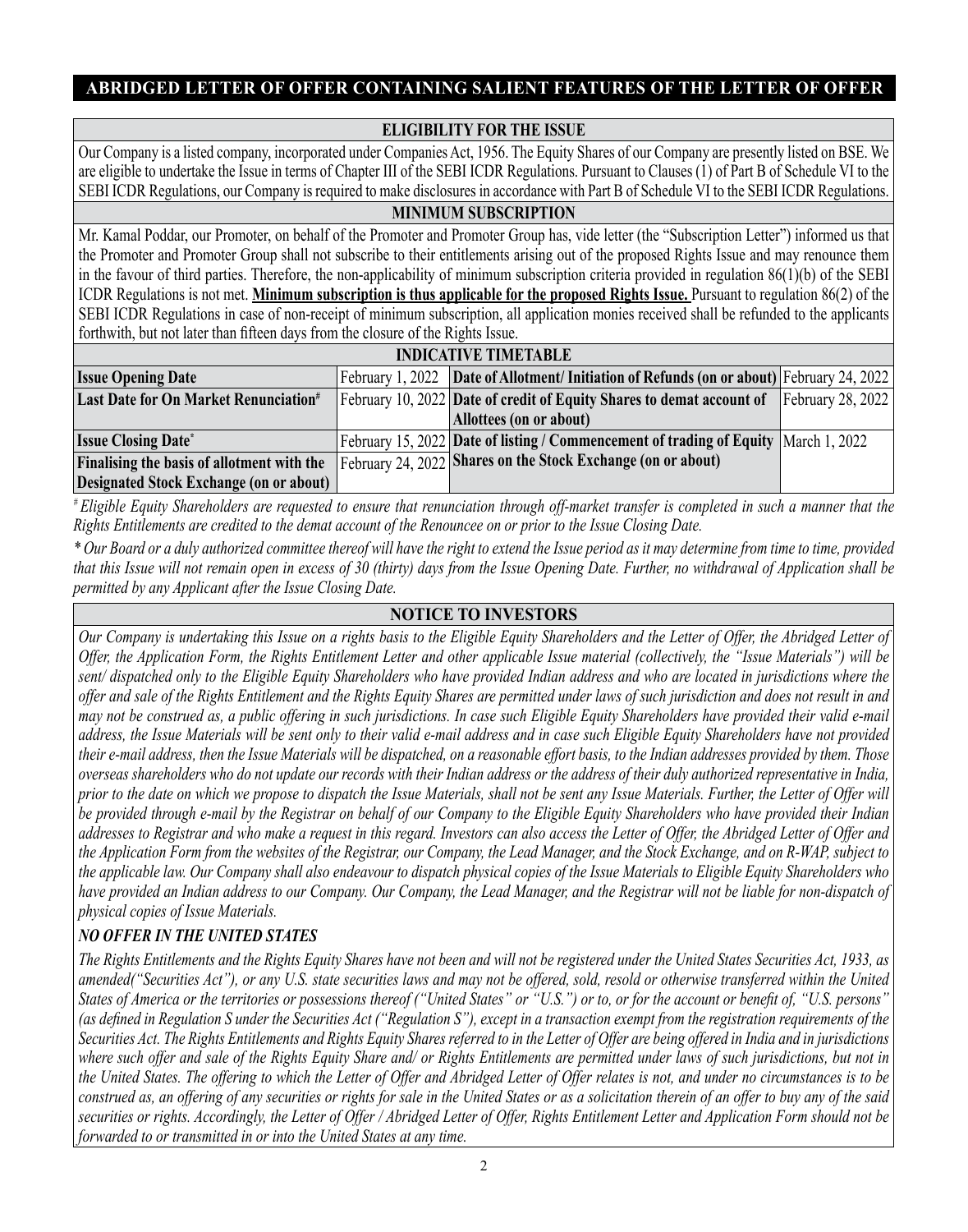# **GENERAL RISKS**

Investments in equity and equity-related securities involve a degree of risk and investors should not invest any funds in the Issue unless they can afford to take the risk of losing their entire investment. Investors are advised to read the risk factors carefully before taking an investment decision in the Issue. For taking an investment decision, investors must rely on their own examination of our Company and the Issue, including the risks involved. The Rights Equity Shares in the Issue have not been recommended or approved by the Securities and Exchange Board of India ("**SEBI**"), nor does SEBI guarantee the accuracy or adequacy of the contents of the Letter of Offer. Specific attention of the investors is invited to the section titled "*Risk Factors*" on page 25 of the Letter of Offer.

| <b>Name of the Lead Manager</b>                 | SAFFRON CAPITAL ADVISORS PRIVATE LIMITED                                                                       |  |  |  |
|-------------------------------------------------|----------------------------------------------------------------------------------------------------------------|--|--|--|
| and contact details                             | 605, Center Point, 6th floor, Andheri Kurla Road, J. B. Nagar, Andheri (East),                                 |  |  |  |
|                                                 | Mumbai - 400 059, Maharashtra, India.                                                                          |  |  |  |
|                                                 | Telephone: +91 22 4082 0914/0915; Facsimile: +91 22 4082 0999                                                  |  |  |  |
|                                                 | E-mail: rights.issue@saffronadvisor.com; Website: www.saffronadvisor.com                                       |  |  |  |
|                                                 | Investor grievance: investorgrievance@saffronadvisor.com                                                       |  |  |  |
|                                                 | Contact Person: Amit Wagle / Gaurav Khandelwal                                                                 |  |  |  |
|                                                 | SEBI Registration Number: INM 000011211                                                                        |  |  |  |
|                                                 | <b>Validity of Registration: Permanent</b>                                                                     |  |  |  |
| Name of the Registrar to the                    | <b>CAMEO CORPORATE SERVICES LIMITED</b>                                                                        |  |  |  |
| <b>Issue and contact details</b>                | Subramanian Building, No. 01, Club House Road,                                                                 |  |  |  |
|                                                 | Chennai- 600 002, Tamil Nadu, India.                                                                           |  |  |  |
|                                                 | Telephone: +91044 4002 0700/ 0710/ 2846 0390                                                                   |  |  |  |
|                                                 | Facsimile: N.A.                                                                                                |  |  |  |
|                                                 | Email: $\text{priya}(\widehat{a})$ cameoindia.com                                                              |  |  |  |
|                                                 | Website: www.cameoindia.com                                                                                    |  |  |  |
|                                                 | Investor grievance e-mail: investor@cameoindia.com                                                             |  |  |  |
|                                                 | Contact Person: Sreepriya K.                                                                                   |  |  |  |
|                                                 | SEBI Registration No.: INR000003753                                                                            |  |  |  |
|                                                 | <b>Validity of Registration: Permanent</b>                                                                     |  |  |  |
| <b>Name of the Statutory</b><br><b>Auditors</b> | M/s. Deloitte Haskins & Sells LLP, Chartered Accountants                                                       |  |  |  |
| <b>Self-Certified Syndicate</b>                 | The list of banks that have been notified by SEBI to act as SCSBs for the ASBA process is provided at the      |  |  |  |
| Banks ("SCSBs")                                 | website of the SEBI https://www.sebi.gov.in/sebiweb/other/OtherAction.do?doRecognised=yes and updated          |  |  |  |
|                                                 | from time to time. For details on Designated Branches of SCSBs collecting the Application Forms, refer         |  |  |  |
|                                                 | to the website of the SEBI https://www.sebi.gov.in/sebiweb/other/OtherAction.do?doRecognised=yes. On           |  |  |  |
|                                                 | Allotment, the amount will be unblocked and the account will be debited only to the extent required to pay for |  |  |  |
|                                                 | the Rights Equity Shares Allotted                                                                              |  |  |  |
| <b>Banker to the Issue</b>                      | <b>IndusInd Bank Limited</b>                                                                                   |  |  |  |
|                                                 | PNA House, 4 <sup>th</sup> Floor, Plot No. 57 and 57/1,                                                        |  |  |  |
|                                                 | Steet No. 17, Near SRL Diagnostic Centre,                                                                      |  |  |  |
|                                                 | MIDC, Andheri (East), Mumbai - 400093                                                                          |  |  |  |
|                                                 | Telephone: +91-22-61069318                                                                                     |  |  |  |
|                                                 | E-mail: Chatterjee.kaushik@indusind.com                                                                        |  |  |  |
|                                                 | Website: https://www.indusind.com/                                                                             |  |  |  |
|                                                 | Contact Person: Mr. Kaushik Chatterjee                                                                         |  |  |  |
|                                                 | CIN: L65191PN1994PLC076333                                                                                     |  |  |  |

# **SUMMARY OF BUSINESS**

Our Company, through its multiple subsidiaries, offers financial services across all platforms catering to retail and institutional clients, corporates and state and central governments. The services are bifurcated into Retail services (B2C) and Institutional Services (B2B & B2G). The B2C services include Equity & commodity broking, Wealth Services and NBFC Services. The B2B services comprise of Management consulting, Investment Banking and government services like Infrastructure Consulting and Government Advisory.

For further details, please refer to the chapter titled "*Our Business*" at page 71 of the Letter of Offer.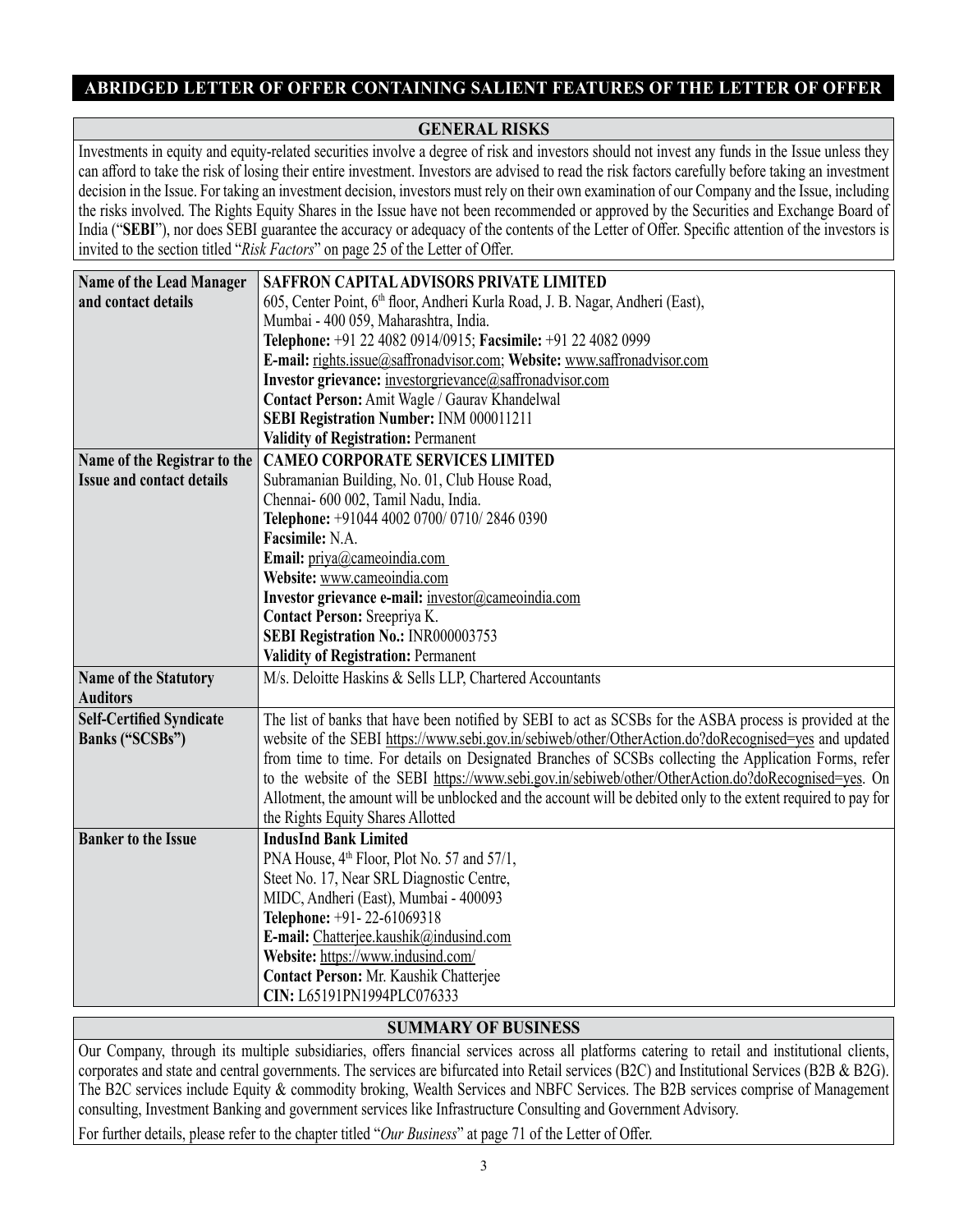### **OBJECTS OF THE ISSUE**

### **Requirement of Funds:**

The details of objects of the Issue are set forth in the following table:

|                                                                                                                                                | $\mathcal{R}$ in lakhs) |
|------------------------------------------------------------------------------------------------------------------------------------------------|-------------------------|
| <b>Particulars</b>                                                                                                                             | Amount*                 |
| Investment in our material Subsidiary, Choice Finsery Private Limited for augmentation of funding requirements for its<br>business activities. | 5,025.11                |
| Issue related expenses                                                                                                                         | 50                      |
| <b>Gross proceeds from the Issue</b>                                                                                                           | 5,075.11                |

*\*Assuming full subscription and Allotment of the Rights Equity Shares.* 

#### **Utilization of Net Proceeds**

Our Company intends to utilize the Net Proceeds for the following objects:

|                  |                                                                                                                                                | $\sqrt{u}$                    |
|------------------|------------------------------------------------------------------------------------------------------------------------------------------------|-------------------------------|
| Sr.              | <b>Particulars</b>                                                                                                                             | <b>Estimated Amount to be</b> |
| N <sub>0</sub> . |                                                                                                                                                | <b>Utilised</b>               |
|                  | Investment in our material Subsidiary, Choice Finsery Private Limited for augmentation of funding<br>requirements for its business activities. | 5,025.11                      |
|                  | <b>TOTAL</b>                                                                                                                                   | 5,025.11                      |

 $\mathcal{F}$  in *lakhs*)

#### **Means of finance**

Our Company proposes to meet the entire requirement of funds for the proposed objects of the Issue from the Net Proceeds. Accordingly, our Company confirms that there is no requirement to make firm arrangements of finance through verifiable means towards at least 75% of the stated means of finance, excluding the amount to be raised from the Issue.

#### **Deployment of funds**

Our Company proposes to deploy the entire Net Proceeds towards the Objects as described herein during Fiscal 2021-22.

### **Monitoring Agency**

As the net proceeds of the Issue shall not exceed ₹10,000 lakhs, under the SEBI ICDR Regulations, it is not required that a monitoring agency be appointed by our Company.

For more details, please refer to the chapter titled "*Objects of the Issue*" on page 52 of the Letter of Offer.

### **EQUITY SHAREHOLDING PATTERN OF THE COMPANY AS ON DATE OF THE LETTER OF OFFER**

The statement of the shareholding pattern of our Company as on September 30, 2021, as included in the Letter of Offer is as follows:

| <b>Category of Shareholder</b>  | <b>Pre-Issue number of Equity Shares held</b> | Total as a % of Total Voting right |
|---------------------------------|-----------------------------------------------|------------------------------------|
| $(A)$ Promoter & Promoter Group | 2,56,00,000                                   | 64.31                              |
| $(B)$ Public                    | 1,42,04,800                                   | 35.69                              |
| <b>Grand Total</b>              |                                               | 100                                |

For more details, please refer to the chapter titled "*Capital Structure*" on page 50 of the Letter of Offer.

| <b>BOARD OF DIRECTORS</b>                          |                     |                                              |                                                  |  |  |
|----------------------------------------------------|---------------------|----------------------------------------------|--------------------------------------------------|--|--|
| <b>S. No.</b><br><b>Designation</b><br><b>Name</b> |                     |                                              | <b>Other Directorships</b>                       |  |  |
|                                                    | Sunil Kumar Patodia | Non-Executive – Non Independent Chairman   • | Hotel Relax Private Limited                      |  |  |
|                                                    |                     |                                              | • Mumbai Vaish Seva Sansthan                     |  |  |
|                                                    |                     |                                              | • Lions Mumbai Choice Foundation                 |  |  |
| $\overline{2}$                                     | Kamal Poddar        | Managing Director, Executive Director        | • Lions Mumbai Choice Foundation                 |  |  |
|                                                    |                     |                                              | • Choice Finserv Private Limited                 |  |  |
|                                                    |                     |                                              | • Rupang Properties Private Limited              |  |  |
|                                                    |                     |                                              | • Choice Insurance Broking India Private Limited |  |  |
|                                                    |                     |                                              | • Choice Corporate Services Private Limited      |  |  |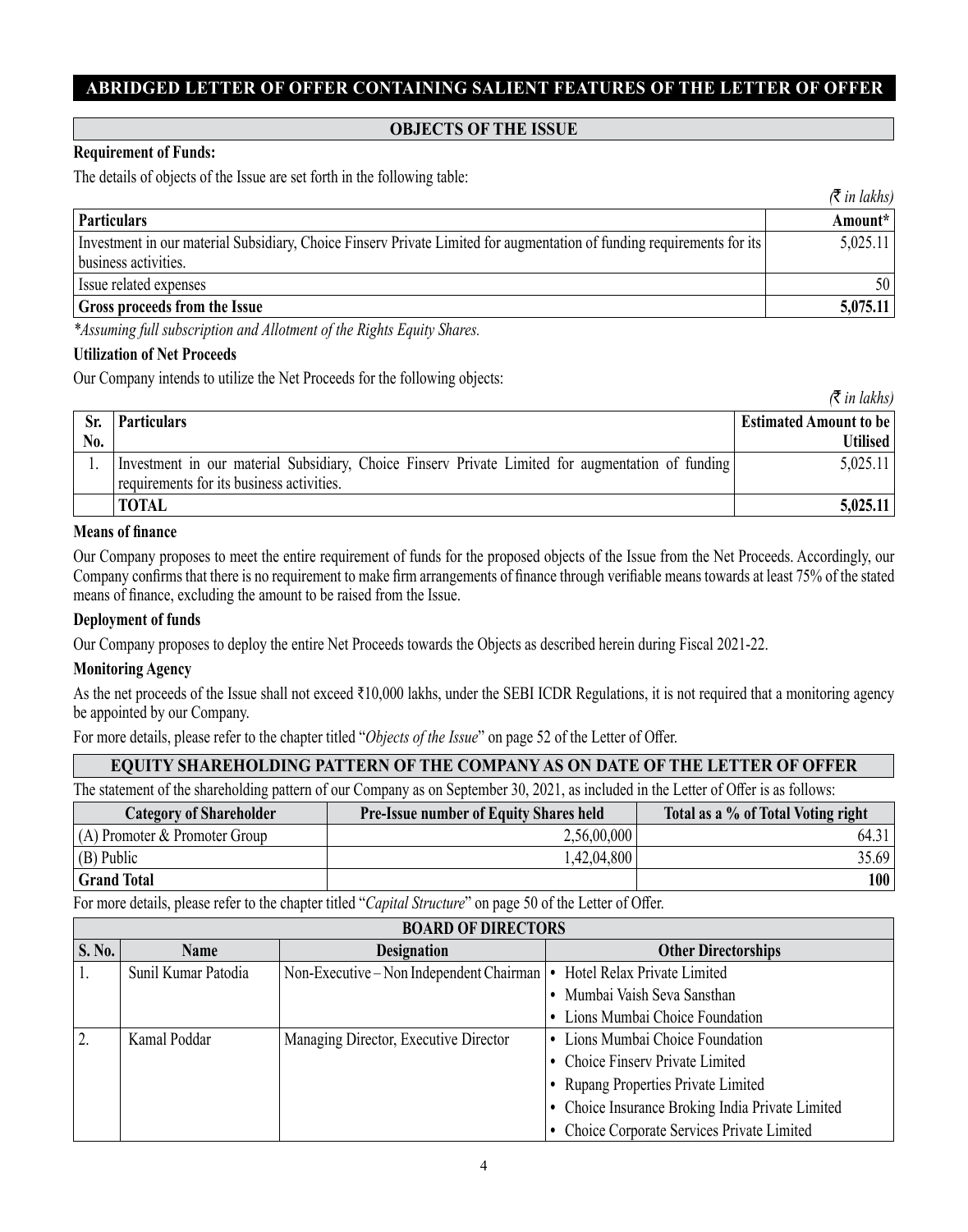| <b>BOARD OF DIRECTORS</b> |                        |                                        |                                                                   |  |
|---------------------------|------------------------|----------------------------------------|-------------------------------------------------------------------|--|
| S. No.                    | <b>Name</b>            | <b>Designation</b>                     | <b>Other Directorships</b>                                        |  |
|                           |                        |                                        | Choice Peers International Private Limited                        |  |
|                           |                        |                                        | Choice Consultancy Services Private Limited<br>$\bullet$          |  |
|                           |                        |                                        | Choice Wealth Private Limited                                     |  |
|                           |                        |                                        | Choice Equity Broking Private Limited                             |  |
|                           |                        |                                        | Choice Capital Advisors Private Limited                           |  |
|                           |                        |                                        | Choice Portfolio Management Services Private Limited<br>$\bullet$ |  |
|                           |                        |                                        | Samank Consumer Products Private Limited                          |  |
|                           |                        |                                        | Choice Housing Finance Private Limited                            |  |
| 3.                        | Hemlata Poddar         | Non-Executive Non Independent Director | $\bullet$ Nil                                                     |  |
| $\overline{4}$ .          | Ajay Rajendra Kejriwal | <b>Executive Director</b>              | Choice Portfolio Management Services Private Limited<br>٠         |  |
|                           |                        |                                        | Choice Equity Broking Private Limited                             |  |
|                           |                        |                                        | Choice Wealth Private Limited                                     |  |
|                           |                        |                                        | Choice Corporate Services Private Limited<br>٠                    |  |
|                           |                        |                                        | Choice Retail Solutions Private Limited                           |  |
|                           |                        |                                        | Choice Finsery Private Limited                                    |  |
|                           |                        |                                        | Optimo Investment Adviser Private Limited                         |  |
|                           |                        |                                        | Choice Housing Finance Private Limited                            |  |
| 5.                        | Kanhaiya Lal Berwal    | Non-Executive Independent Director     | Choice Consultancy Services Private Limited                       |  |
| $\overline{6}$ .          | Ashok Kumar Thakur     | Non-Executive Independent Director     | H.G Infra Engineering Limited (Part IX)<br>٠                      |  |
|                           |                        |                                        | Navkar Corporation Limited<br>٠                                   |  |
|                           |                        |                                        | Choice Equity Broking Private Limited                             |  |
| $7. \,$                   | Subodh Kumar Agrawal   | Non-Executive Independent Director     | Richfield Finacial Services Limited<br>$\bullet$                  |  |
| $\overline{8}$ .          | Sudha Bhushan          | Non-Executive Independent Director     | Digjam Limited                                                    |  |
|                           |                        |                                        | Aurionpro Solutions Limited<br>$\bullet$                          |  |
|                           |                        |                                        | Matix Fertilizers and Chemicals Limited<br>$\bullet$              |  |
| 9.                        | Sandeep Singh Kumar    | Non-Executive Independent Director     | Solid Containers Limited                                          |  |
|                           |                        |                                        | • Navkar Corporation Limited                                      |  |
|                           |                        |                                        | Choice Finserv Private Limited                                    |  |

For more details, see the chapter titled "*Our Management*" on page 74 of the Letter of Offer.

# **NEITHER OUR COMPANY NOR OUR PROMOTER OR ANY OF OUR DIRECTORS HAVE BEEN DECLARED AS A WILFUL DEFAULTER BY THE RBI OR ANY OTHER GOVERNMENT AUTHORITY FINANCIAL INFORMATION**

A summary of the consolidated financial information of our Company as at and for the Financial Years ended on March 31, 2021, 2020 and 2019, and Stub period September 30, 2021 is set out below: (` *in lakhs*)

|                    |                                                      |                    |                |                | $\Delta$ <i>th</i> tunns $\Delta$ |
|--------------------|------------------------------------------------------|--------------------|----------------|----------------|-----------------------------------|
| Sr. No.            | <b>Particulars</b>                                   | September 30, 2021 | March 31, 2021 | March 31, 2020 | <b>March 31, 2019</b>             |
| 1.                 | Total Income from operations (net)                   | 12,485.25          | 17,581.58      | 13,421.88      | 12,131.21                         |
| <sup>2</sup><br>۷. | Net Profit/(Loss) before Tax and extraordinary items | 3435.31            | 2281.55        | 1820.36        | 1225.92                           |
| 3.                 | Profit/(Loss) after Tax and extraordinary items      | 2465.01            | 1671           | 1243.11        | 589.39                            |
| 4.                 | Equity Share Capital                                 | 3980.48            | 2856.83        | 2000.48        | 2000.48                           |
| 5.                 | Other Equity                                         | 29,093.62          | 23,446.41      | 19,319.86      | 15,353.24                         |
| 6.                 | Net Worth                                            | 33,074.10          | 26,303.24      | 21,320.34      | 17,353.72                         |
| 7.                 | Basic earnings per share                             | 6.84               | 7.78           | 6.21           | 4.40                              |
| 8.                 | Diluted earnings per share                           | 6.84               | 5.11           | 5.86           | 4.40                              |
| 9.                 | Net asset value per share                            | 8.31               | 92.07          | 10.66          | 8.67                              |
| 10.                | Return on Net Worth (RONW)                           | 7.45%              | 6.35%          | 5.83%          | $3.40\%$                          |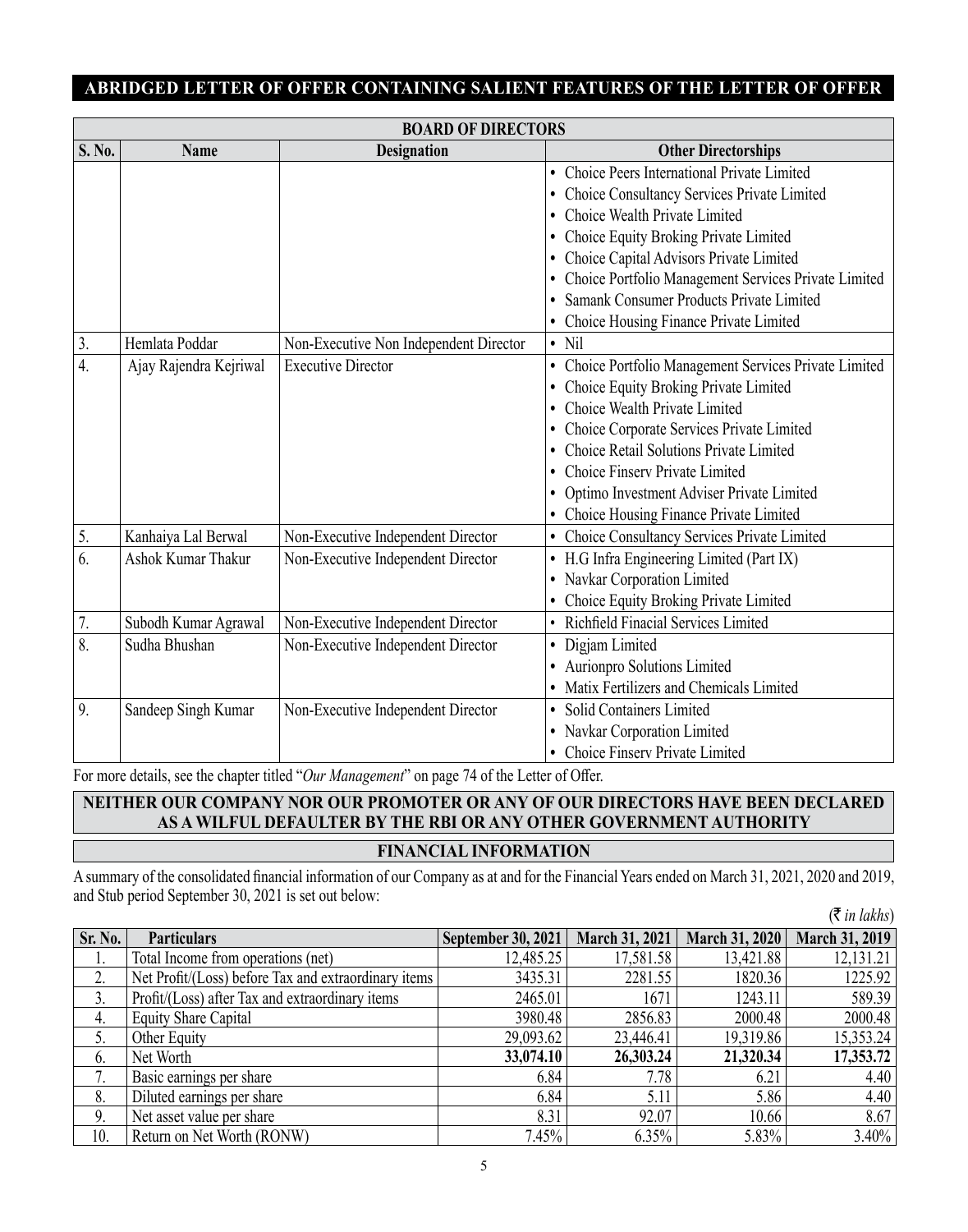# **INTERNAL RISK FACTORS**

### **The below mentioned risks are the top five risk factors as per the Letter of Offer:**

- *1.* The outbreak of COVID-19, or outbreak of any other severe communicable disease could have a potential impact on the business, financial condition and results of operations of our Company and our Subsidiaries.
- *2.* Our Company is a holding company and all our business operations are conducted through our Subsidiaries and the performance of our Subsidiaries may adversely affect our results of operations.
- *3.* Our Company and one of our Wholly Owned Subsidiary, Choice Equity Broking Private Limited are involved in legal and other proceedings.
- *4.* Entire Net Proceeds of the Issue shall be deployed towards augmentation of funding requirements of one of our Material Subsidiaries, Choice Finserve Private Limited **("CFPL")** engaged in the business of NBFC constituting 16.45% of the consolidated revenues of our Company.
- *5.* Few of our Subsidiaries are subject to extensive statutory and regulatory requirements and supervision, which have material influence and consequences for their business operations.

For further details, see the section "*Risk Factors*" on page 25 of the Letter of Offer.

### **SUMMARY OF OUTSTANDING LITIGATION, CLAIMS AND REGULATORY ACTION**

A summary of the pending tax proceedings and other material litigations involving our Company is provided below:

| <b>Name of Entity</b>                                                   | <b>Criminal</b><br><b>Proceedings</b> | <b>Tax</b><br><b>Proceedings</b> | <b>Statutory or</b><br><b>Regulatory</b><br><b>Proceedings</b> | <b>Disciplinary action</b><br>against our Company/<br><b>Wholly Owned</b><br>Subsidiary by SEBI or<br>any stock exchange in<br>the last five Fiscals | <b>Material</b><br><b>Civil</b><br>Litigations | <b>Aggregate</b><br>amount<br>involved<br>$(in \bar{\tau}$ lakhs)* |
|-------------------------------------------------------------------------|---------------------------------------|----------------------------------|----------------------------------------------------------------|------------------------------------------------------------------------------------------------------------------------------------------------------|------------------------------------------------|--------------------------------------------------------------------|
| Company                                                                 |                                       |                                  |                                                                |                                                                                                                                                      |                                                |                                                                    |
| Cases filed against the Company                                         | Nil                                   |                                  | Nil                                                            | Nil                                                                                                                                                  | Nil                                            | 25.80                                                              |
| Cases filed by the Company                                              | Nil                                   | Nil                              | Nil                                                            | Nil                                                                                                                                                  |                                                |                                                                    |
| Wholly Owned Subsidiary i.e. Choice Equity Broking Private Limited      |                                       |                                  |                                                                |                                                                                                                                                      |                                                |                                                                    |
| Cases filed against the Choice Equity<br><b>Broking Private Limited</b> | Nil                                   |                                  | Nil                                                            | 3                                                                                                                                                    | $\mathfrak{D}$                                 | 117.04                                                             |
| Cases filed by Choice Equity Broking<br>Private Limited                 | Nil                                   | Nil                              | Nil                                                            | Nil                                                                                                                                                  | 3                                              | 540.09                                                             |

For further details in relation to the pending litigation involving our Company, see section "*Outstanding Litigation and Material Developments*" on page 174 of the Letter of Offer.

### **TERMS OF THE ISSUE**

In accordance with Regulation 76 of the SEBI ICDR Regulations, SEBI circular, bearing reference number SEBI/HO/CFD/DIL2/CIR/P/2020/13 dated January 22, 2020, bearing reference number SEBI/HO/CFD/CIR/CFD/DIL/67/2020 dated April 21, 2020, SEBI circular bearing reference number SEBI/ HO/CFD/DIL2/CIR/P/2020/78 dated May 6, 2020, SEBI circular bearing reference number SEBI/HO/CFD/DIL1/CIR/P/2020/136 dated July 24, 2020, SEBI circular bearing reference number SEBI/HO/CFD/DIL1/CIR/P/2021/13 dated January 19, 2021 and SEBI circular bearing reference number SEBI/ HO/CFD/DIL2/CIR/P/2021/552 dated April 22, 2021 (Collectively hereafter referred to as "**SEBI Rights Issue Circulars**") and SEBI circular SEBI/ CFD/DIL/ASBA/1/2009/30/12 dated December 30, 2009, SEBI circular CIR/CFD/DIL/1/2011 dated April 29, 2011, the SEBI circular, bearing reference number SEBI/HO/CFD/DIL2/CIR/P/2020/13 dated January 22, 2020(Collectively hereafter referred to as "**ASBA Circulars**"), all Investors desiring to make an Application in this Issue are mandatorily required to use either the ASBA process or the optional mechanism instituted only for resident Investors in this Issue, i.e., R-WAP. Kindly note that Non-Resident Investors cannot apply in this Issue using the R-WAP facility, however such Investors can apply through R-WAP, if they have provided an Indian address to our Company or to the Registrar or they are located in jurisdictions where the offer and sale of the Rights Equity Shares is permitted under laws of such jurisdictions. Investors should note that the ASBA process involves procedures that are different from the procedure under the R-WAP process. Investors should carefully read the provisions applicable to such Applications before making their Application through ASBA or using the R-WAP. For details, see "*Procedure for Application through the ASBA Process*" and "*Procedure for Application through R-WAP*" on pages 196 and 197 respectively.

**Registrar's Web-based Application Platform (R-WAP):** In accordance with SEBI circular SEBI/HO/CFD/DIL2/CIR/P/2020/78 dated May 6, 2020, SEBI circular bearing reference number SEBI/HO/CFD/DIL1/CIR/P/2020/136 dated July 24, 2020, SEBI Circular SEBI/HO/CFD/DIL1/CIR/P/2021/13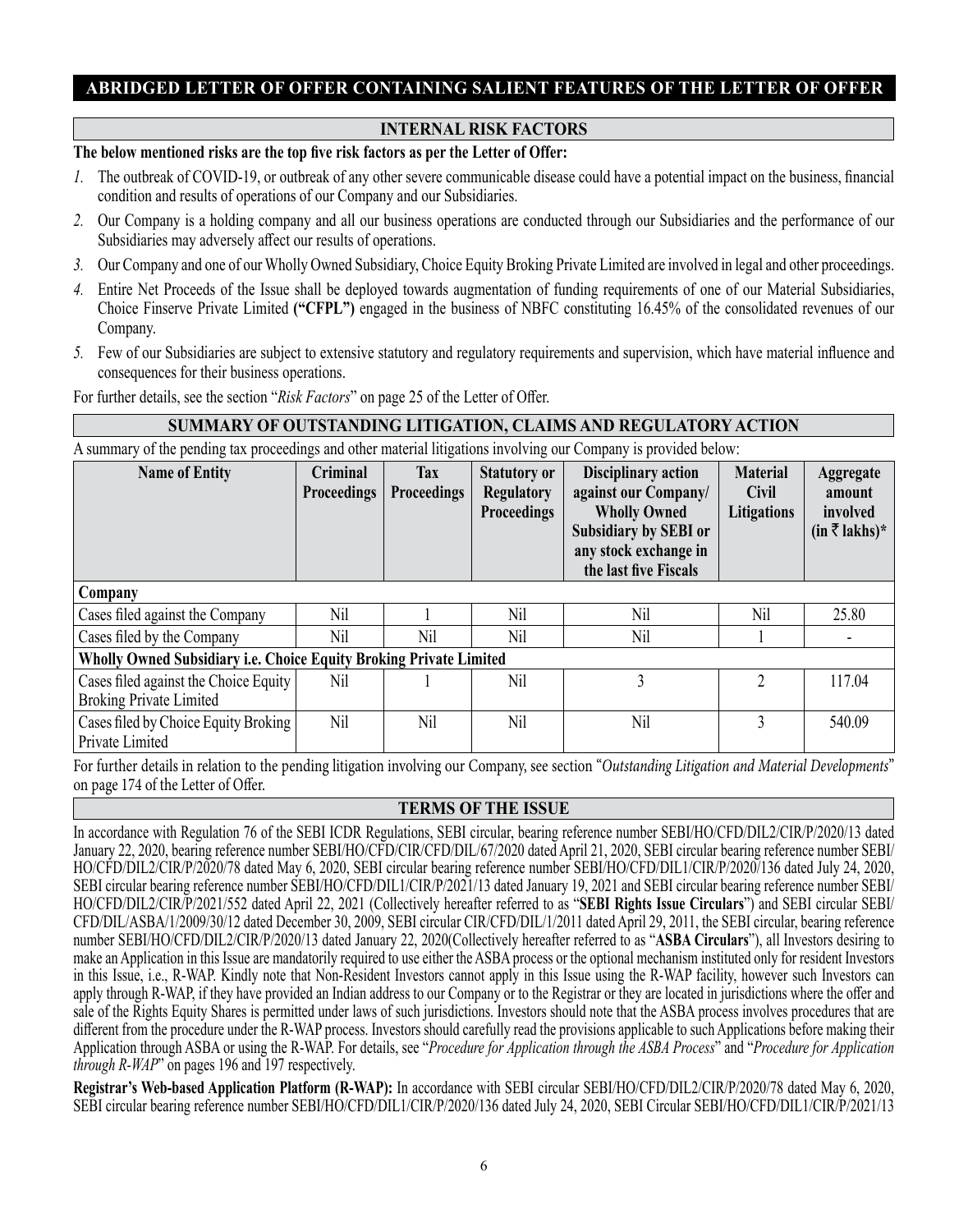dated January 19, 2021 and SEBI circular bearing reference number SEBI/HO/CFD/DIL2/CIR/P/2021/552 dated April 22, 2021, a separate web based application platform, i.e., the R-WAP facility (accessible at https://rights.cameoindia.com/choice), has been instituted for making an Application in this Issue by resident Investors. Further, R-WAP is only an additional option and not a replacement of the ASBA process. At the R-WAP, resident Investors can access and submit the online Application Form in electronic mode using the R-WAP and make online payment using their internet banking or UPI facility from their own bank account thereat. Prior to making an Application, such Investors should enable the internet banking or UPI facility of their respective bank accounts and such Investors should ensure that the respective bank accounts have sufficient funds.

#### **PLEASE NOTE THAT ONLY RESIDENT INVESTORS CAN SUBMIT AN APPLICATION USING THE R-WAP. R-WAP FACILITY WILL BE OPERATIONAL FROM THE ISSUE OPENING DATE. FOR RISKS ASSOCIATED WITH THE R-WAP PROCESS, SEE "***RISK FACTOR NUMBER 28- THE R-WAP PAYMENT MECHANISM FACILITY PROPOSED TO BE USED FOR THIS ISSUE MAY BE EXPOSED TO RISKS, INCLUDING RISKS ASSOCIATED WITH PAYMENT GATEWAYS***" ON PAGE 38.**

Additionally, in terms of Regulation 78 of the SEBI ICDR Regulations, Investors may choose to accept the offer to participate in this Issue by making plain paper Applications. Please note that Eligible Equity Shareholders making an application in this Issue by way of plain paper applications shall not be permitted to renounce any portion of their Rights Entitlements. For details, see "Application on Plain Paper under ASBA process" on page 200. In accordance with Regulation 77A of the SEBI ICDR Regulations read with the SEBI Rights Issue Circular, the credit of Rights Entitlements and Allotment of Rights Equity Shares shall be made in dematerialized form only. Prior to the Issue Opening Date, our Company shall credit the Rights Entitlements to (i) the demat accounts of the Resident Eligible Equity Shareholders holding the Equity Shares in dematerialised form; and (ii) a demat suspense escrow account (namely, "*Choice Rights Issue Suspense Escrow Demat Account*") opened by our Company, for the Resident Eligible Equity Shareholders which would comprise Rights Entitlements relating to (a) Equity Shares held in a demat suspense account pursuant to Regulation 39 of the SEBI Listing Regulations; or (b) Equity Shares held in the account of IEPF authority; or (c) the demat accounts of the Resident Eligible Equity Shareholder which are frozen or details of which are unavailable with our Company or with the Registrar on the Record Date; or (d) credit of the Rights Entitlements returned/ reversed/failed; or (e) the ownership of the Equity Shares currently under dispute, including any court proceedings.

**In accordance with the SEBI Rights Issue Circulars, the Resident Eligible Equity Shareholders, who hold Equity Shares in physical form as on Record Date and who have not furnished the details of their demat account to the Registrar or our Company at least two Working Days prior to the Issue Closing Date i.e. February 11, 2022, shall not be eligible to make an Application for Rights Equity Shares against their Rights Entitlements with respect to the equity shares held in physical form.**

#### *Application by Resident Eligible Equity Shareholders holding Equity Shares in physical form:*

Please note that in accordance with Regulation 77A of the SEBI ICDR Regulations read with the SEBI Rights Issue Circulars, the credit of Rights Entitlements and Allotment of Equity Shares shall be made in dematerialised form only. Accordingly, Eligible Equity Shareholders holding Equity Shares in physical form as on Record Date and desirous of subscribing to Equity Shares in this Issue are advised to furnish the details of their demat account to the Registrar or our Company at least two Working Days prior to the Issue Closing Date, to enable the credit of their Rights Entitlements in their respective demat accounts at least one day before the Issue Closing Date.

Such resident Eligible Equity Shareholders must check the procedure for Application by and credit of Rights Equity Shares in *"Procedure for Application by Resident Eligible Equity Shareholders holding Equity Shares in physical form" on page* 203.

### **Rights Entitlement Ratio**

The Rights Equity Shares are being offered on a rights basis to the Eligible Equity Shareholders in the ratio of 1 Rights Equity Share(s) for every 4 Equity Share(s) held on the Record Date.

### **Fractional Entitlements**

The Rights Equity Shares are being offered on a rights basis to Eligible Equity Shareholders in the ratio of 1 Rights Equity Share for every 4 Equity Share(s) held on the Record Date. For Rights Equity Shares being offered on a rights basis under the Issue, if the shareholding of any of the Eligible Equity Shareholders is less than or not in the multiple of 4, the fractional entitlement of such Eligible Equity Shareholders shall be ignored in the computation of the Rights Entitlement. However, the Eligible Equity Shareholders whose fractional entitlements are being ignored as above will be given preferential consideration for the Allotment of one Additional Rights Equity Share each if they apply for Additional Rights Equity Shares over and above their Rights Entitlement.

#### **Procedure for Renunciation of Rights Entitlements**

The Investors may renounce the Rights Entitlements, credited to their respective demat accounts, either in full or in part (a) by using the secondary market platform of the Stock Exchange; or (b) through an off - market transfer, during the Renunciation Period. The Investors should have the demat Rights Entitlements credited/lying in his/her own demat account prior to the renunciation.

In accordance with the SEBI circular SEBI/HO/CFD/DIL2/CIR/P/2020/13 dated January 22, 2020, the resident Eligible Equity Shareholders, who hold Equity Shares in physical form as on Record Date shall be required to provide their demat account details to our Company or the Registrar to the Issue for credit of REs not later than two working days prior to issue closing date, such that credit of REs in their demat account takes place at least one day before issue closing date, thereby enabling them to renounce their Rights Entitlements through Off Market Renunciation.

Investors may be subject to adverse foreign, state or local tax or legal consequences as a result of trading in the Rights Entitlements. Investors who intend to trade in the Rights Entitlements should consult their tax advisor or stock broker regarding any cost, applicable taxes, charges and expenses (including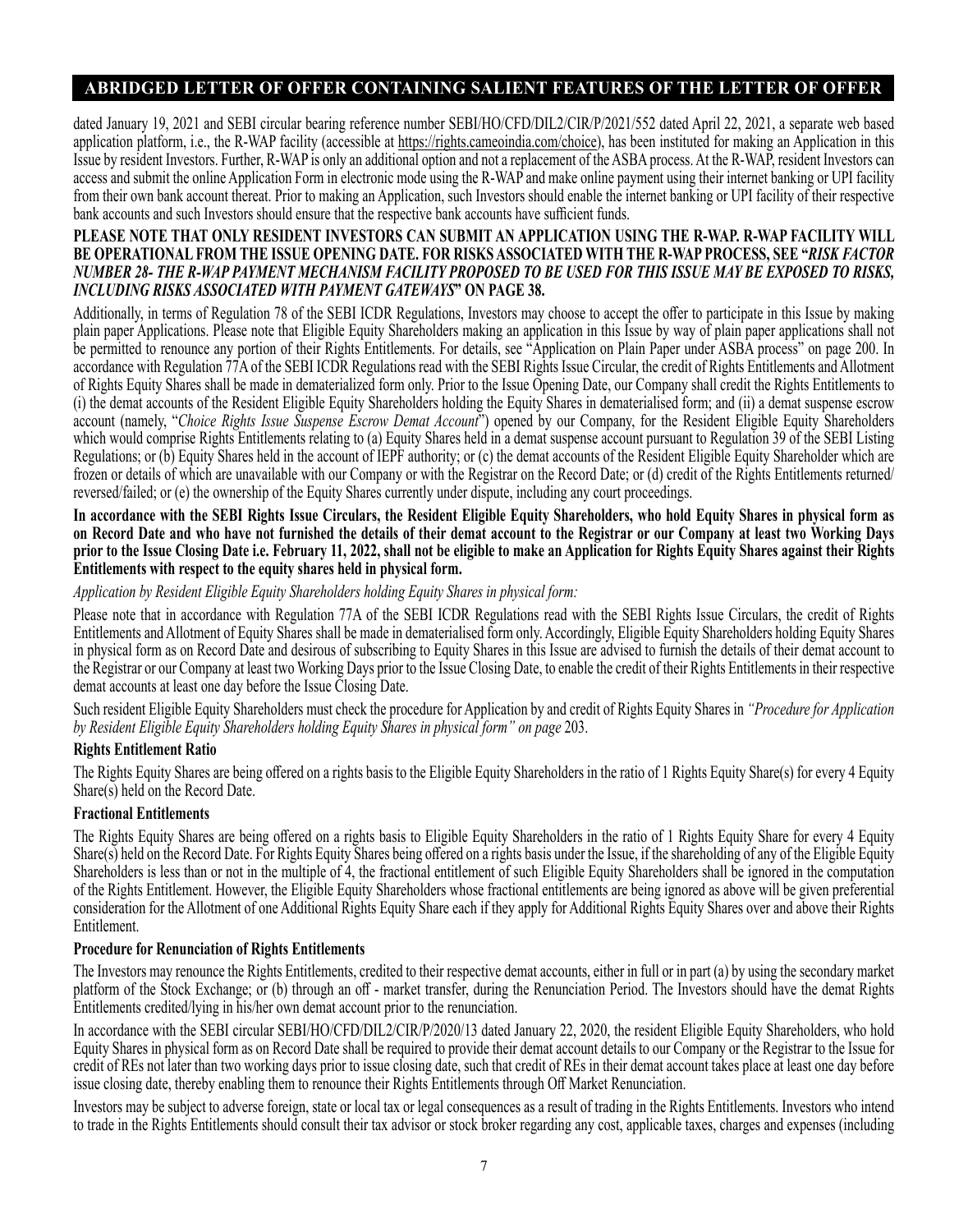brokerage) that may be levied for trading in Rights Entitlements. The Lead Manager and our Company accept no responsibility to bear or pay any cost, applicable taxes, charges and expenses (including brokerage), and such costs will be incurred solely by the Investors.

#### **PLEASE NOTE THAT THE RIGHTS ENTITLEMENTS WHICH ARE NEITHER RENOUNCED NOR SUBSCRIBED BY THE INVESTORS ON OR BEFORE THE ISSUE CLOSING DATE SHALL LAPSE AND SHALL BE EXTINGUISHED AFTER THE ISSUE CLOSING DATE. THE LEAD MANAGER, THE REGISTRAR AND OUR COMPANY ACCEPT NO RESPONSIBILITY TO BEAR OR PAY ANY COST, APPLICABLE TAXES, CHARGES AND EXPENSES (INCLUDING BROKERAGE), AND SUCH COSTS WILL BE INCURRED SOLELY BY THE INVESTORS.**

#### **(a)** *On Market Renunciation*

The Investors may renounce the Rights Entitlements, credited to their respective demat accounts by trading/selling them on the secondary market platform of the Stock Exchange through a registered stock broker in the same manner as the existing Equity Shares of our Company.

In this regard, in terms of provisions of the SEBI ICDR Regulations and the SEBI Rights Issue Circulars, the Rights Entitlements credited to the respective demat accounts of the Eligible Equity Shareholders shall be admitted for trading on the Stock Exchange under ISIN: INE102B20014 subject to requisite approvals. The details for trading in Rights Entitlements will be as specified by the Stock Exchange from time to time. The Rights Entitlements are tradable in dematerialized form only. The market lot for trading of Rights Entitlements is 1 (one) Rights Entitlements.

The On Market Renunciation shall take place only during the Renunciation Period for On Market Renunciation, i.e., February 1, 2022 to February 10, 2022 (both days inclusive). The Investors holding the Rights Entitlements who desire to sell their Rights Entitlements will have to do so through their registered stock brokers by quoting the ISIN: INE102B20014 and indicating the details of the Rights Entitlements they intend to sell. The Investors can place order for sale of Rights Entitlements only to the extent of Rights Entitlements available in their demat account.

#### **(b)** *Off Market Renunciation*

The Investors may renounce the Rights Entitlements, credited to their respective demat accounts by way of an off-market transfer through a depository participant. The Rights Entitlements can be transferred in dematerialised form only. Eligible Equity Shareholders are requested to ensure that renunciation through off-market transfer is completed in such a manner that the Rights Entitlements are credited to the demat account of the Renouncees on or prior to the Issue Closing Date. The Investors holding the Rights Entitlements who desire to transfer their Rights Entitlements will have to do so through their depository participant by issuing a delivery instruction slip quoting the ISIN: INE102B20014, the details of the buyer and the details of the Rights Entitlements they intend to transfer. The buyer of the Rights Entitlements (unless already having given a standing receipt instruction) has to issue a receipt instruction slip to their depository participant. The Investors can transfer Rights Entitlements only to the extent of Rights Entitlements available in their demat account. The instructions for transfer of Rights Entitlements can be issued during the working hours of the depository participants. The detailed rules for transfer of Rights Entitlements through off-market transfer shall be as specified by the NSDL and CDSL from time to time.

**INVESTORS TO KINDLY NOTE THAT AFTER PURCHASING THE RIGHTS ENTITLEMENTS THROUGH ON MARKET RENUNCIATION / OFF MARKET RENUNCIATION, AN APPLICATION HAS TO BE MADE FOR SUBSCRIBING TO THE RIGHTS EQUITY SHARES. IF NO SUCH APPLICATION IS MADE BY THE RENOUNCEE ON OR BEFORE ISSUE CLOSING DATE, THEN SUCH RIGHTS ENTITLEMENTS WILL GET LAPSED AND SHALL BE EXTINGUISHED AFTER THE ISSUE CLOSING DATE AND NO RIGHTS EQUITY SHARES FOR SUCH LAPSED RIGHTS ENTITLEMENTS WILL BE CREDITED. FOR PROCEDURE OF APPLICATION BY SHAREHOLDERS WHO HAVE PURCHASED THE RIGHT ENTITLEMENT THROUGH ON MARKET RENUNCIATION / OFF MARKET RENUNCIATION, PLEASE REFER TO THE HEADING TITLED "PROCEDURE FOR APPLICATION THROUGH THE ASBA PROCESS" AND "PROCEDURE FOR APPLICATION THROUGH R-WAP" ON PAGES 196 AND 197 OF LETTER OF OFFER AND PAGE 10 OF THIS ABRIDGED LETTER OF OFFER.**

#### **Additional Rights Equity Shares**

Investors are eligible to apply for additional Rights Equity Shares over and above their Rights Entitlements, provided that they are eligible to apply for Rights Equity Shares under applicable law and they have applied for all the Rights Equity Shares forming part of their Rights Entitlements without renouncing them in whole or in part. Applications for additional Rights Equity Shares shall be considered and allotment shall be made at the sole discretion of the Board, subject to applicable sectoral caps, and in consultation if necessary with the Designated Stock Exchange and in the manner prescribed under the section titled "*Terms of the Issue*" on page 186. Applications for additional Rights Equity Shares shall be considered and Allotment shall be made in accordance with the SEBI ICDR Regulations and in the manner prescribed under the section "Basis of Allotment" on page 210.

#### **Eligible Equity Shareholders who renounce their Rights Entitlements cannot apply for additional Rights Equity Shares.**

Non-resident Renouncees who are not Eligible Equity Shareholders cannot apply for additional Rights Equity Shares. Resident Eligible Equity Shareholders who hold Equity Shares in physical form as on the Record Date cannot renounce until the details of their demat account are provided to our Company or the Registrar and the dematerialised Rights Entitlements are transferred from suspense escrow demat account to the respective demat accounts of such Eligible Equity Shareholders within prescribed timelines. However, Such Eligible Equity Shareholders, where the dematerialised Rights Entitlements are transferred from the suspense escrow demat account to the respective demat accounts within prescribed timelines, can apply for additional Rights Equity Shares while submitting the Application through ASBA process or using R-WAP. In accordance with the SEBI Rights Issue Circulars, the resident Eligible Equity Shareholders, who hold Equity Shares in physical form as on Record Date and who have not furnished the details of their demat account to the Registrar or our Company at least two Working Days prior to the Issue Closing Date i.e. February 11, 2022, desirous of subscribing to Rights Equity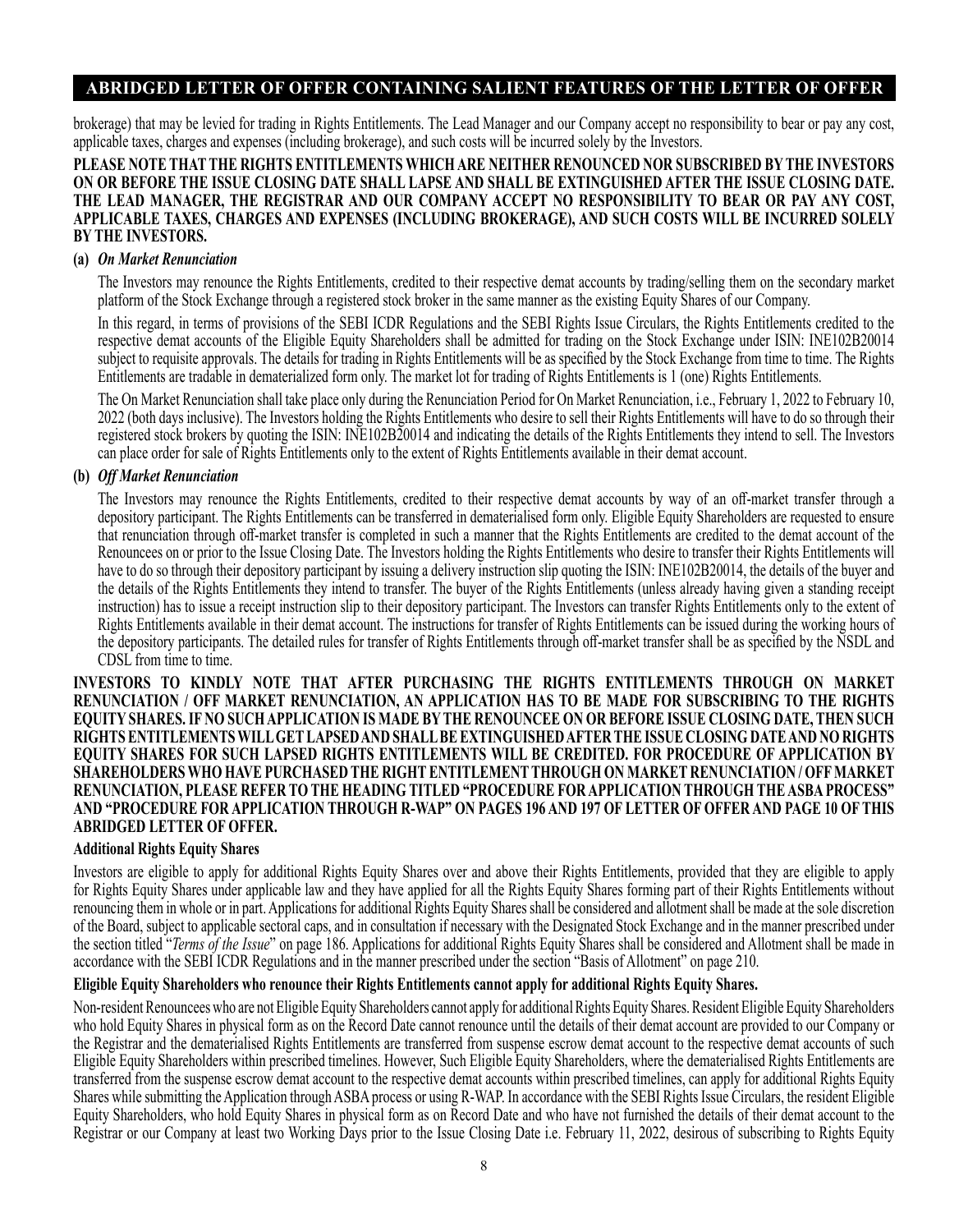Shares may also apply in this Issue during the Issue Period through ASBA mode or R-WAP. Such resident Eligible Equity Shareholders must check the procedure for Application in "*Procedure for Application by Resident Eligible Equity Shareholders holding Equity Shares in physical form*" on page 203.

#### **Intention and extent of participation by our Promoters and Promoter Group in the Issue:**

Mr. Kamal Poddar, our Promoter, on behalf of the Promoter and Promoter Group has, vide letter (the "**Subscription Letter**") informed us that the Promoter and Promoter Group **shall not** subscribe to their entitlements arising out of the proposed Rights Issue and may renounce them in the favour of third parties. Therefore, the non-applicability of minimum subscription criteria provided in regulation 86(1)(b) of the SEBI ICDR Regulations is not met. Minimum subscription is thus applicable for the proposed Rights Issue. Pursuant to regulation 86(2) of the SEBI ICDR Regulations in case of non-receipt of minimum subscription, all application monies received shall be refunded to the applicants forthwith, but not later than fifteen days from the closure of the Rights Issue.

#### **Availability of offer document of the immediately preceding public issue or rights issue for inspection**

Our Company has not undertaken any further issuance of Equity Shares post its initial public offering. Further, the prospectus filed in respect of the initial public offering of equity shares of our Company is not available and therefore cannot be uploaded on its website for inspection in compliance with SEBI ICDR Regulations.

### **ANY OTHER IMPORTANT INFORMATION AS PER THE COMPANY**

### **PROCEDURE FOR APPLICATION**

In accordance with Regulation 76 of the SEBI ICDR Regulations, SEBI Rights Issue Circulars and ASBA Circulars, all Investors desiring to make an Application in this Issue are mandatorily required to use either the ASBA process or the optional mechanism instituted. Investors should carefully read the provisions applicable to such Applications before making their Application through ASBA or the optional mechanism. Kindly note that the R-WAP mechanism is available only for resident Investors. Kindly note that Non-Resident Investors cannot apply in this Issue using the R-WAP facility, however such Investors can apply through R-WAP, if they have provided an Indian address to our Company or to the Registrar or they are located in jurisdictions where the offer and sale of the Rights Equity Shares is permitted under laws of such jurisdictions. Further, the resident Eligible Equity Shareholders holding Equity Shares in physical form as on the Record Date can apply for this Issue through ASBA facility or R-WAP. For details of procedure for application by the resident Eligible Equity Shareholders holding Equity Shares in physical form as on the Record Date, see "*Procedure for Application by Resident Eligible Equity Shareholders holding Equity Shares in physical form*" on page 203. Our Company, its directors, its employees, affiliates, associates and their respective directors and officers, the Lead Manager, and the Registrar shall not take any responsibility for acts, mistakes, errors, omissions and commissions etc. in relation to Applications accepted by SCSBs, Applications uploaded by SCSBs, Applications accepted but not uploaded by SCSBs or Applications accepted and uploaded without blocking funds in the ASBA Accounts.

The Eligible Equity Shareholders can obtain the details of their respective Rights Entitlements from the website of the Registrar (i.e., https://rights. cameoindia.com/choice ) by entering their DP ID and Client ID or Folio Number (in case of resident Eligible Equity Shareholders holding Equity Shares in physical form). The link for the same shall also be available on the website of our Company (i.e., www.choiceindia.com). The Application Form can be used by the Investors, Eligible Equity Shareholders as well as the Renouncees, to make Applications in this Issue basis the Rights Entitlements credited in their respective demat accounts or demat suspense escrow account, as applicable.

In case of Investors who have provided details of demat account in accordance with the SEBI ICDR Regulations, such Investors will have to apply for the Rights Equity Shares from the same demat account in which they are holding the Rights Entitlements and in case of multiple demat accounts, the Investors are required to submit a separate Application Form for each demat account. Investors may accept this Issue and apply for the Rights Equity Shares (i) submitting the Application Form to the Designated Branch of the SCSB or online/electronic Application through the website of the SCSBs (if made available by such SCSB) for authorising such SCSB to block Application Money payable on the Application in their respective ASBA Accounts, or (ii) filling the online Application Form available on RWAP platform available at https://rights.cameoindia.com/Choice and make online payment using the internet banking or UPI facility from their own bank account thereat. Prior to making an Application, such Investors should enable the internet banking or UPI facility of their respective bank accounts and such Investors should ensure that the respective bank accounts have sufficient funds. Please note that Applications made with payment using third party bank accounts are liable to be rejected.

Investors are also advised to ensure that the Application Form is correctly filled up stating therein, (i) the ASBA Account (in case of Application through ASBA process) in which an amount equivalent to the amount payable on Application as stated in the Application Form will be blocked by the SCSB; or (ii) the requisite internet banking or UPI details (in case of Application through R-WAP which is available only for resident Investors).

Please note that Applications without depository account details shall be treated as incomplete and shall be rejected. Applicants should note that they should very carefully fill-in their depository account details and PAN in the Application Form or while submitting application through online/electronic Application through the website of the SCSBs (if made available by such SCSB) and R-WAP. Incorrect depository account details or PAN could lead to rejection of the Application. For details see "*Grounds for Technical Rejection*" on page 207. Our Company, the Registrar and the SCSB shall not be liable for any incorrect demat details provided by the Applicants.

Additionally, in terms of Regulation 78 of the SEBI ICDR Regulations, Investors may choose to accept the offer to participate in this Issue by making plain paper Applications. Please note that Eligible Equity Shareholders making an application in this Issue by way of plain paper applications shall not be permitted to renounce any portion of their Rights Entitlements. For details, see "*Application on Plain Paper under ASBA process*" on page 200.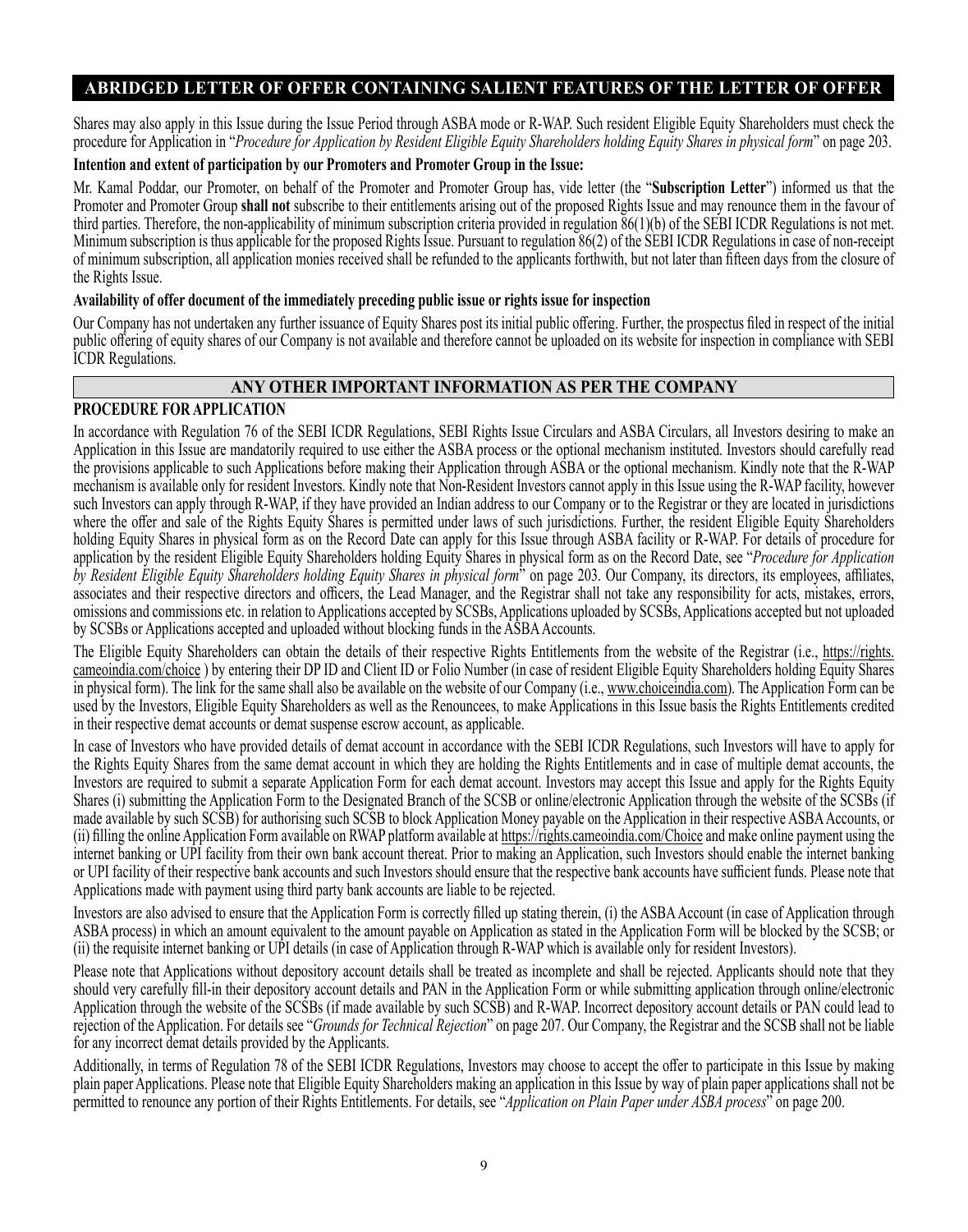### **Procedure for Application through the ASBA process**

Investors desiring to make an Application in this Issue through ASBA process, may submit the Application Form to the Designated Branch of the SCSB or online/electronic Application through the website of the SCSBs (if made available by such SCSB) for authorising such SCSB to block Application Money payable on the Application in their respective ASBA Accounts. Investors should ensure that they have correctly submitted the Application Form, or have otherwise provided an authorisation to the SCSB, *via* the electronic mode, for blocking funds in the ASBA Account equivalent to the Application Money mentioned in the Application Form, as the case may be, at the time of submission of the Application.

### **Self-Certified Syndicate Banks**

For the list of banks which have been notified by SEBI to act as SCSBs for the ASBA process, please refer to https://www.sebi.gov.in/sebiweb/other/ OtherAction.do?doRecognisedFpi=yes&intmId=34. For details on Designated Branches of SCSBs collecting the Application Form, please refer the above-mentioned link. Please note that subject to SCSBs complying with the requirements of SEBI Circular No. CIR/CFD/DIL/13/2012 dated September 25, 2012 within the periods stipulated therein, ASBA Applications may be submitted at the Designated Branches of the SCSBs, in case of Applications made through ASBA facility.

### **Applications submitted to anyone other than the Designated Branches of the SCSB are liable to be rejected.**

### **Applications on Plain Paper under ASBA process**

An Eligible Equity Shareholder who is eligible to apply under the ASBA process may make an Application to subscribe to this Issue on plain paper. An Eligible Equity Shareholder shall submit the plain paper Application to the Designated Branch of the SCSB for authorising such SCSB to block Application Money in the said bank account maintained with the same SCSB. Applications on plain paper will not be accepted from any address outside India. Alternatively, Eligible Equity Shareholders may also use the Application Form available online on the websites of our Company, the Registrar to the Issue, the Stock Exchange, the Lead Manager or the R-WAP to provide requisite details. Please note that the Eligible Equity Shareholders who are making the Application on plain paper shall not be entitled to renounce their Rights Entitlements and should not utilize the Application Form for any purpose including renunciation even if it is received subsequently.

### **PLEASE NOTE THAT APPLICATION ON PLAIN PAPER CANNOT BE SUBMITTED THROUGH R-WAP**

The application on plain paper, duly signed by the Eligible Equity Shareholder including joint holders, in the same order and as per specimen recorded with his bank, must reach the office of the Designated Branch of the SCSB before the Issue Closing Date and should contain the following particulars:

- Name of our Issuer, being Choice International Limited;
- Name and address of the Eligible Equity Shareholder including joint holders (in the same order and as per specimen recorded with our Company or the Depository);
- Registered Folio Number/ DP and Client ID No.;
- Number of Equity Shares held as on Record Date;
- Allotment option preferred only Demat form;
- Number of Rights Equity Shares entitled to;
- Number of Rights Equity Shares applied for;
- Number of Additional Rights Equity Shares applied for, if any;
- Total number of Rights Equity Shares applied for within the Right Entitlements;
- Total amount paid at the rate of ₹ 51/- per Rights Equity Share;
- Details of the ASBA Account such as the account number, name, address and branch of the relevant SCSB;
- In case of NR Eligible Equity Shareholders making an application with an Indian address, details of the NRE/FCNR/NRO Account such as the account number, name, address and branch of the SCSB with which the account is maintained;
- Except for Applications on behalf of the Central or State Government, the residents of Sikkim and officials appointed by the courts, PAN of the Eligible Equity Shareholder and for each Eligible Equity Shareholder in case of joint names, irrespective of the total value of the Rights Equity Shares applied for pursuant to the Issue. Documentary evidence for exemption to be provided by the applicants;
- Authorisation to the Designated Branch of the SCSB to block an amount equivalent to the Application Money in the ASBA Account;
- Signature of the Eligible Equity Shareholder (in case of joint holders, to appear in the same sequence and order as they appear in the records of the SCSB);
- Additionally, all such Applicants are deemed to have accepted the following:

*"I/We understand that neither the Rights Entitlement nor the Rights Equity Shares have been, and will be, registered under the United States Securities Act of 1933, as amended ("US Securities Act") or any United States state securities laws, and may not be offered, sold, resold or otherwise transferred within the United States or to the territories or possessions thereof ("United States") or to, or for the account or benefit of a United States person as defined in the Regulation S of the US Securities Act ("Regulation S"). I/ we understand the Rights Equity Shares referred to in this application are being offered in*  India but not in the United States. I/ we understand the offering to which this application relates is not, and under no circumstances is to be construed as, *an offering of any Rights Equity Shares or Rights Entitlement for sale in the United States, or as a solicitation therein of an offer to buy any of the said Rights Equity Shares or Rights Entitlement in the United States. Accordingly, I/ we understand this application should not be forwarded to or transmitted*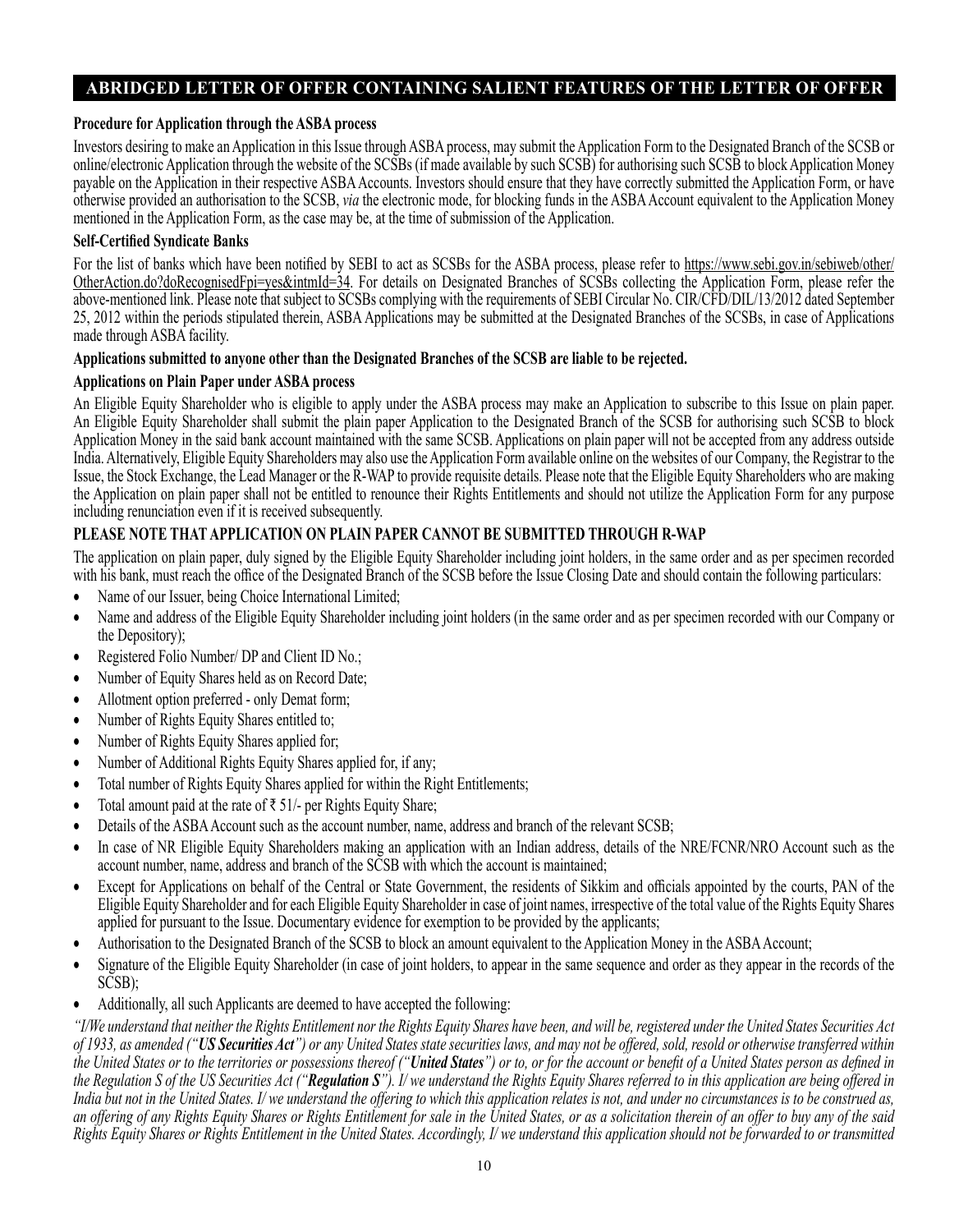*in or to the United States at any time. I/ we confirm that I/ we are not in the United States and understand that neither us, nor the Registrar, the Lead Manager or any other person acting on behalf of us will accept subscriptions from any person, or the agent of any person, who appears to be, or who we, the Registrar, the Lead Manager or any other person acting on behalf of us have reason to believe is a resident of the United States "U.S. Person" (as defined in Regulation S) or is ineligible to participate in the Issue under the securities laws of their jurisdiction.*

"*I/ We will not offer, sell or otherwise transfer any of the Equity Shares which may be acquired by us in any jurisdiction or under any circumstances in which such offer or sale is not authorized or to any person to whom it is unlawful to make such offer, sale or invitation except under circumstances that will result in compliance with any applicable laws or regulations. We satisfy, and each account for which we are acting satisfies, all suitability standards for investors in investments of the type subscribed for herein imposed by the jurisdiction of our residence.*

*I/ We understand and agree that the Rights Entitlement and Rights Equity Shares may not be reoffered, resold, pledged or otherwise transferred except in an offshore transaction in compliance with Regulation S, or otherwise pursuant to an exemption from, or in a transaction not subject to, the registration requirements of the US Securities Act.*

*I/We (i) am/are, and the person, if any, for whose account I/we am/are acquiring such Rights Entitlement, and/or the Equity Shares, is/are outside the United States or a Qualified Institutional Buyer (as defined in the US Securities Act), and (ii) is/are acquiring the Rights Entitlement and/or the Equity Shares in an offshore transaction meeting the requirements of Regulation S or in a transaction exempt from, or not subject to, the registration requirements of the US Securities Act.*

*I/We acknowledge that the Company, the Lead Manager, their affiliates and others will rely upon the truth and accuracy of the foregoing representations and agreements.*"

In cases where multiple Application Forms are submitted for Applications pertaining to Rights Entitlements credited to the same demat account or in demat suspense escrow account, including cases where an Investor submits Application Forms along with a plain paper Application, such Applications shall be liable to be rejected.

Investors are requested to strictly adhere to these instructions. Failure to do so could result in an Application being rejected, with our Company, Lead Manager and the Registrar not having any liability to the Investor. The plain paper Application format will be available on the website of the Registrar. Our Company, the Lead Manager and the Registrar shall not be responsible if the Applications are not uploaded by SCSB or funds are not blocked in the Investors' ASBA Accounts on or before the Issue Closing Date.

**PLEASE NOTE THAT THE RIGHTS EQUITY SHARES APPLIED FOR IN THIS ISSUE CAN BE ALLOTTED ONLY IN DEMATERIALIZED FORM AND TO THE SAME DEPOSITORY ACCOUNT IN WHICH OUR EQUITY SHARES ARE HELD BY SUCH INVESTOR ON THE RECORD DATE. FOR DETAILS, SEE "ALLOTMENT ADVICES/ REFUND ORDERS" ON PAGE 211.** 

**IT IS MANDATORY FOR ALL THE INVESTORS APPLYING UNDER THIS ISSUE TO APPLY THROUGH THE ASBA PROCESS OR THROUGH THE R-WAP, TO RECEIVE THEIR RIGHTS EQUITY SHARES IN DEMATERIALISED FORM AND TO THE SAME DEPOSITORY ACCOUNT/ CORRESPONDING PAN IN WHICH THE EQUITY SHARES ARE HELD BY THE INVESTOR AS ON THE RECORD DATE. ALL INVESTORS APPLYING UNDER THIS ISSUE SHOULD MENTION THEIR DEPOSITORY PARTICIPANT'S NAME, DP ID AND BENEFICIARY ACCOUNT NUMBER/ FOLIO NUMBER IN THE APPLICATION FORM. INVESTORS MUST ENSURE THAT THE NAME GIVEN IN THE APPLICATION FORM IS EXACTLY THE SAME AS THE NAME IN WHICH THE DEPOSITORY ACCOUNT IS HELD. IN CASE THE APPLICATION FORM IS SUBMITTED IN JOINT NAMES, IT SHOULD BE ENSURED THAT THE DEPOSITORY ACCOUNT IS ALSO HELD IN THE SAME JOINT NAMES AND ARE IN THE SAME SEQUENCE IN WHICH THEY APPEAR IN THE APPLICATION FORM OR PLAIN PAPER APPLICATIONS, AS THE CASE MAY BE.**

#### **Important**

Please read the Letter of Offer carefully before taking any action. The instructions contained in the Application Form, Abridged Letter of Offer and the Rights Entitlement Letter are an integral part of the conditions of the Letter of Offer and must be carefully followed; otherwise the Application is liable to be rejected. It is to be specifically noted that this Issue of Rights Equity Shares is subject to the risk factors mentioned in "*Risk Factors*" on page 25.

All enquiries in connection with the Letter of Offer, the Letter of Offer or Application Form and the Rights Entitlement Letter must be addressed (quoting the Registered Folio Number or the DP and Client ID number, the Application Form number and the name of the first Eligible Equity Shareholder as mentioned on the Application Form and super scribed "*Choice International Limited – Rights Issue*" on the envelope to the Registrar at the following address:

#### **CAMEO CORPORATE SERVICES LIMITED**

Subramanian Building, No. 01, Club House Road, Chennai- 600 002, Tamil Nadu, India. **Telephone:** +91044 4002 0700/ 0710/ 2846 0390 **Facsimile:** N.A. **Email:** priya@cameoindia.com **Website:** www.cameoindia.com **Investor grievance e-mail:** investor@cameoindia.com **Contact Person:** Sreepriya K. **SEBI Registration No.:** INR000003753 **Validity of Registration:** Permanent